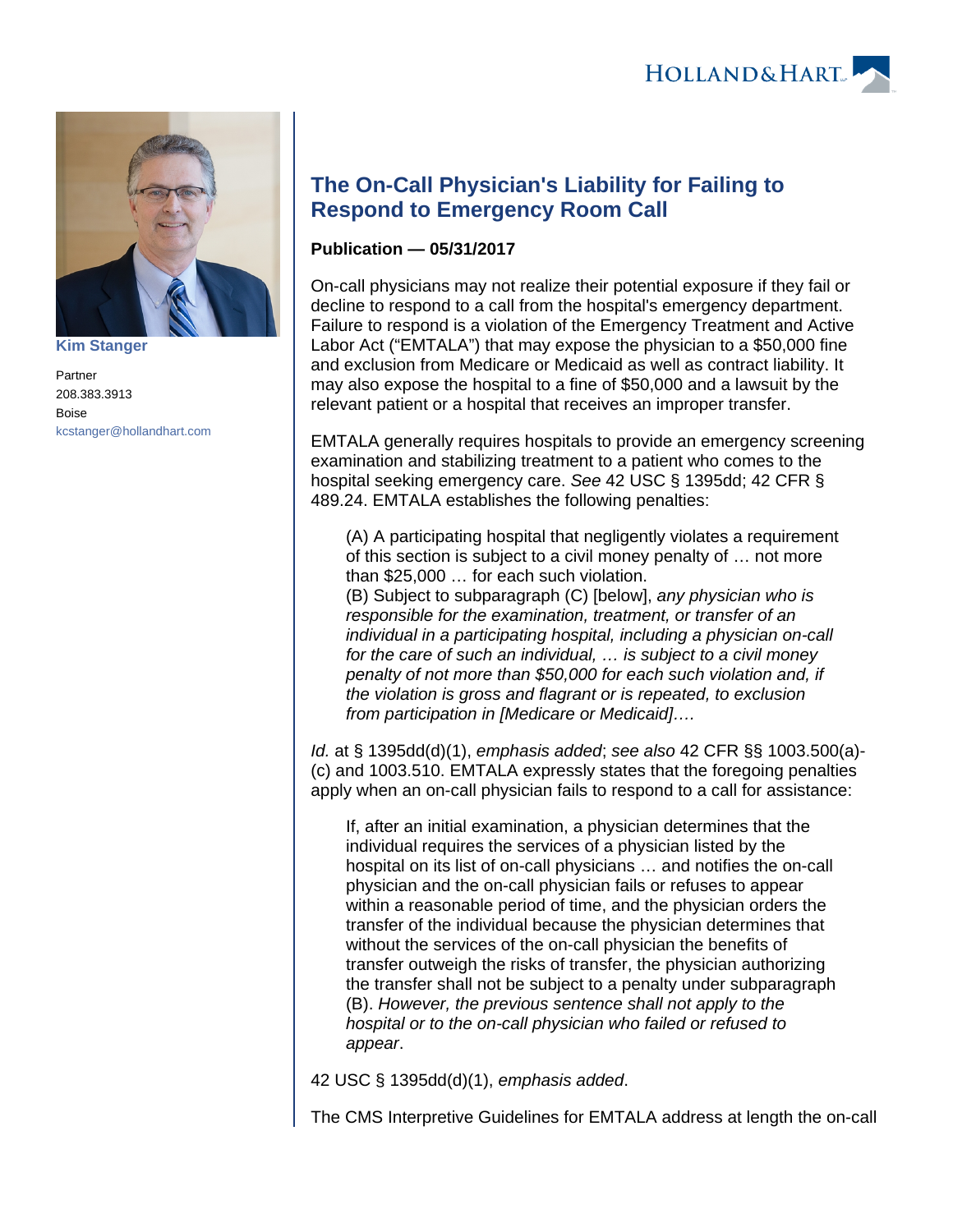

physician's obligation to respond:

**On-call Physician Appearance Requirements.** [EMTALA] provides for enforcement actions against both a physician and a hospital when a physician who is on the hospital's on-call list fails or refuses to appear within a reasonable period of time after being notified to appear. Hospitals would be well-advised to make physicians who are on-call aware of the hospital's on-call policies and the physician's EMTALA obligations when on call.

If a physician is listed as on-call and requested to make an inperson appearance to evaluate and treat an individual, that physician must respond in person in a reasonable amount of time….

If it is permitted under the hospital's policies, an on-call physician has the option of sending a representative, i.e., directing a licensed non-physician practitioner as his or her representative to appear at the hospital and provide further assessment or stabilizing treatment to an individual.… It is important to note, however, that the designated on-call physician is ultimately responsible for providing the necessary services to the individual in the [emergency department], regardless of who makes the inperson appearance. Furthermore, in the event that the treating physician disagrees with the on-call physician's decision to send a representative and requests the actual appearance of the oncall physician, then the on-call physician is required under EMTALA to appear in person. Both the hospital and the on-call physician who fails or refuses to appear in a reasonable period of time may be subject to sanctions for violation of the EMTALA statutory requirements….

[I]f a physician:

- is on a hospital's on-call list;
- has been requested by the treating physician to appear at the hospital; and
- fails or refuses to appear within a reasonable period of time;

then the hospital and the on-call physician may be subject to sanctions for violation of the EMTALA statutory requirements….

If a physician who is on-call … refuses or fails to appear at the hospital where he/she is directly on call in a reasonable period of time, then that physician as well as the hospital may be found to be in violation of EMTALA. Likewise, if a physician who is on-call typically directs the individual to be transferred to another hospital instead of making an appearance as requested, then that physician as well as the hospital may be found to be in violation of EMTALA. … [EMTALA] provides for the Office of the Inspector General (OIG) to levy civil monetary penalties or take other actions against hospitals or physicians for EMTALA violations. CMS refers cases it has investigated to the OIG when CMS finds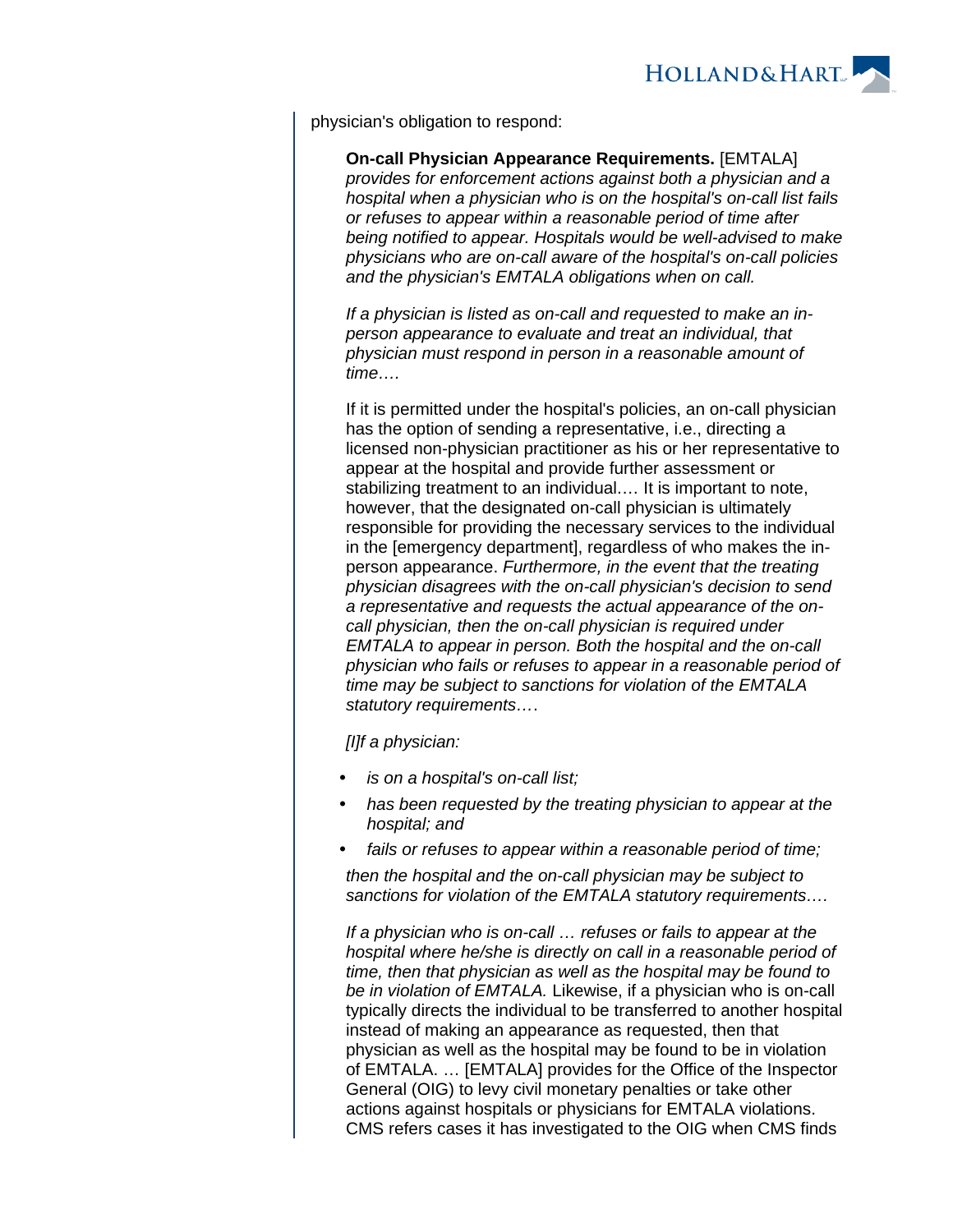

violations that appear to fall within the OIG's EMTALA jurisdiction. [EMTALA] specifically provides for penalties against both a hospital and the physician when a physician who is on-call either fails to appear or refuses to appear within a reasonable period of time. Thus, a hospital would be well-advised to establish in its oncall policies and procedures specific guidelines-- e.g., the maximum number of minutes that may elapse between receipt of a request and the physician's appearance for what constitutes a reasonable response time, and to make sure that its on-call physicians and other staff are aware of these time-sensitive requirements.

If a physician on-call does not fulfill his/her on-call obligation, but the hospital arranges in a timely manner for another of its physicians in that specialty to assess/stabilize an individual as requested by the treating physician in the [emergency department], then the hospital would not be in violation of CMS' on-call requirements. However, if a physician on-call does not fulfill his/her on-call obligation and the individual is, as a result, transferred to another hospital, then the hospital may be in violation of CMS's requirements and both the hospital and the oncall physician may be subject to enforcement action by the OIG under the Act.

CMS State Operations Manual App. V—Interpretive Guidelines for 42 CFR 489.20(r)(2), emphasis added.

The OIG recently amended its regulations governing civil monetary penalties for EMTALA violations. In doing so, the OIG reaffirmed that oncall physicians who fail to timely respond to requests for assistance may be subject to the \$50,000 penalty as well as exclusion from Medicare and Medicaid:

[EMTALA] provides that any physician who is responsible for the examination, treatment, or transfer of an individual in a participating hospital, including any physician on-call for the care of such an individual, and who negligently violates [EMTALA] of the Act may be penalized under … the Act. The definition of ''responsible physician'' also provides for on-call physician liability. We proposed to revise the definition to clarify the circumstances when an on-call physician has EMTALA liability. An on-call physician who fails or refuses to appear within a reasonable time after such physician is requested to come to the hospital for examination, treatment, or transfer purposes is subject to EMTALA liability. This includes on-call physicians at the hospital where the individual presents initially and requests medical examination or treatment as well as on-call physicians at a hospital with specialized capabilities or facilities where the individual may need to be transferred. In addition, an on-call physician at the hospital with specialized capabilities or facilities may violate EMTALA by refusing to accept an appropriate transfer.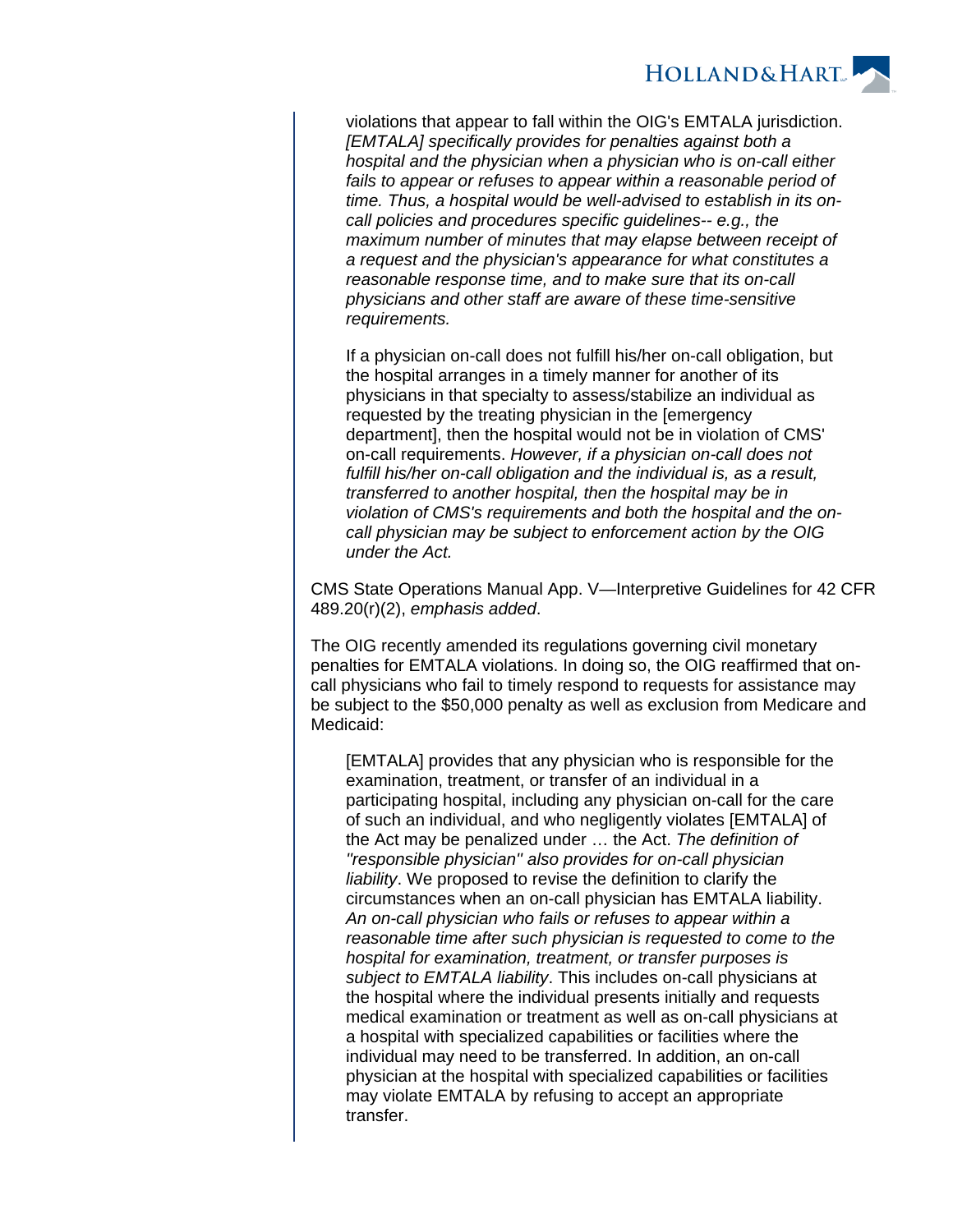

81 FR 88348; see also 42 CFR §§ 1003.500 and 1003.510. The potential for exclusion from Medicare and Medicaid is especially severe because it would effectively prevent the physician from billing Medicare or Medicaid for any services, or practicing in, contracting with, or being employed by any entity that participates in Medicare or Medicaid, including any hospital. See OIG, Updated Special Advisory Bulletin on the Effect of Exclusion from Participation in Federal Health Care Programs, available at [https://oig.hhs.gov/exclusions/files/sab-05092013.pdf.](https://oig.hhs.gov/exclusions/files/sab-05092013.pdf)

As demonstrated by the foregoing, CMS and the OIG require that hospitals implement appropriate policies and take corrective action against on-call physicians who violate EMTALA. Per the CMS Interpretive Guidelines, the on-call physician's failure to respond justifies an "immediate jeopardy" citation against the hospital, which generally requires an immediate plan of correction and exposes the hospital to potential program exclusion. See Interpretive Guidelines, Outline of Data Tags. If a physician fails to respond and the hospital is forced to transfer the patient to another facility, EMTALA requires that the transferring hospital send to the receiving facility "the name and address of any on-call physician … who has refused or failed to appear within a reasonable time to provide necessary stabilizing treatment," presumably so the receiving facility may report the physician to CMS and/or the OIG for adverse action. 42 CFR  $\S$  489.24(e)(2)(iii). The OIG's recent amendments to the Civil Monetary Penalties Law confirms that EMTALA penalties may be mitigated by a hospital's voluntary selfreport and prompt action to correct EMTALA violations before CMS investigates a complaint. 42 CFR § 1001.520(a).

Aside from EMTALA liability, on-call physicians who fail to respond when called may also be subject to adverse action under any on-call services agreement. Such agreements generally require compliance with EMTALA and/or other applicable laws, and may have specific requirements for responding to call. The on-call physician may be liable to the hospital for resulting damages the hospital may incur, including but not limited to the cost of responding to EMTALA investigations, EMTALA penalties, and suits by individuals.

To summarize, both the hospital and the on-call physician face significant EMTALA and contract liability if an on-call physician fails to respond when requested, including \$50,000 or more in penalties and damages, and possible exclusion from Medicare or Medicaid. If the hospital concludes that an on-call physician has failed to respond when requested, it should take and document immediate corrective action or face greater liability. Prompt corrective action may stave off penalties to the hospital.

For questions regarding this update, please contact: Kim C. Stanger Holland & Hart, 800 W Main Street, Suite 1750, Boise, ID 83702 email: kcstanger@hollandhart.com, phone: 208-383-3913

This news update is designed to provide general information on pertinent legal topics. The statements made are provided for educational purposes